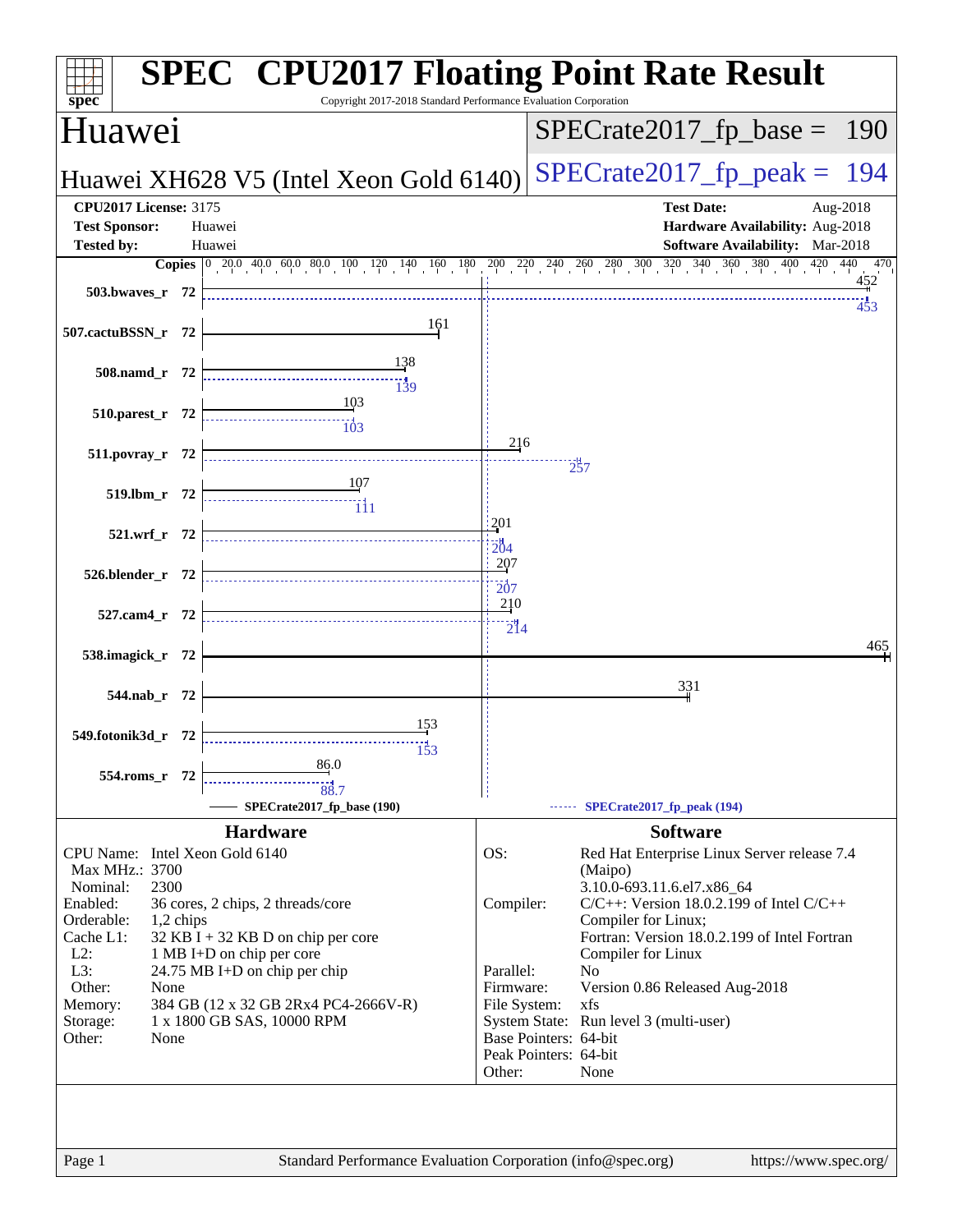| <b>SPEC CPU2017 Floating Point Rate Result</b><br>$\overline{\text{spec}^*}$<br>Copyright 2017-2018 Standard Performance Evaluation Corporation |               |                |       |                |              |                |       |               |                |              |                               |              |                |              |
|-------------------------------------------------------------------------------------------------------------------------------------------------|---------------|----------------|-------|----------------|--------------|----------------|-------|---------------|----------------|--------------|-------------------------------|--------------|----------------|--------------|
| Huawei                                                                                                                                          |               |                |       |                |              |                |       |               |                |              | $SPECTate2017_fp\_base = 190$ |              |                |              |
| $SPECTate2017$ _fp_peak = 194<br>Huawei XH628 V5 (Intel Xeon Gold 6140)                                                                         |               |                |       |                |              |                |       |               |                |              |                               |              |                |              |
| <b>CPU2017 License: 3175</b><br><b>Test Date:</b><br>Aug-2018                                                                                   |               |                |       |                |              |                |       |               |                |              |                               |              |                |              |
| Hardware Availability: Aug-2018<br><b>Test Sponsor:</b><br>Huawei                                                                               |               |                |       |                |              |                |       |               |                |              |                               |              |                |              |
| <b>Tested by:</b><br><b>Software Availability:</b> Mar-2018<br>Huawei                                                                           |               |                |       |                |              |                |       |               |                |              |                               |              |                |              |
| <b>Results Table</b>                                                                                                                            |               |                |       |                |              |                |       |               |                |              |                               |              |                |              |
| <b>Base</b><br><b>Peak</b>                                                                                                                      |               |                |       |                |              |                |       |               |                |              |                               |              |                |              |
| <b>Benchmark</b>                                                                                                                                | <b>Copies</b> | <b>Seconds</b> | Ratio | <b>Seconds</b> | <b>Ratio</b> | <b>Seconds</b> | Ratio | <b>Copies</b> | <b>Seconds</b> | <b>Ratio</b> | <b>Seconds</b>                | <b>Ratio</b> | <b>Seconds</b> | <b>Ratio</b> |
| 503.bwaves_r                                                                                                                                    | 72            | 1590           | 454   | 1596           | 452          | 1596           | 452   | 72            | 1593           | 453          | 1595                          | 453          | 1597           | 452          |
| 507.cactuBSSN r                                                                                                                                 | 72            | 567            | 161   | 568            | 160          | 567            | 161   | 72            | 567            | 161          | 568                           | 160          | 567            | <b>161</b>   |
| 508.namd_r                                                                                                                                      | 72            | 496            | 138   | 497            | 138          | 497            | 138   | 72            | 494            | 139          | 492                           | 139          | 497            | 138          |
| $510.parest_r$                                                                                                                                  | 72            | 1832           | 103   | 1833           | 103          | 1829           | 103   | 72            | 1836           | 103          | 1836                          | 103          | 1833           | 103          |
| 511.povray_r                                                                                                                                    | 72            | 779            | 216   | 779            | 216          | 776            | 217   | 72            | 654            | 257          | 660                           | 255          | 654            | 257          |
| 519.lbm r                                                                                                                                       | 72            | 712            | 107   | 712            | 107          | 713            | 106   | 72            | 686            | 111          | 685                           | <b>111</b>   | 685            | 111          |
| 521.wrf r                                                                                                                                       | 72            | 804            | 201   | 803            | 201          | 805            | 200   | 72            | 790            | 204          | 798                           | 202          | 789            | 204          |
| 526.blender r                                                                                                                                   | 72            | 529            | 207   | 531            | 207          | 529            | 207   | 72            | 530            | 207          | 529                           | 207          | 529            | 207          |
| 527.cam4 r                                                                                                                                      | 72            | 601            | 209   | 599            | 210          | 600            | 210   | 72            | 593            | 212          | 587                           | 215          | 588            | 214          |
| 538.imagick r                                                                                                                                   | 72            | 385            | 465   | 383            | 468          | 386            | 464   | 72            | 385            | 465          | 383                           | 468          | 386            | 464          |
| 544.nab r                                                                                                                                       | 72            | 365            | 332   | 367            | 330          | 366            | 331   | 72            | 365            | 332          | 367                           | 330          | 366            | 331          |
| 549.fotonik3d r                                                                                                                                 | 72            | 1836           | 153   | 1838           | 153          | 1833           | 153   | 72            | 1835           | 153          | 1835                          | 153          | 1833           | 153          |
| 554.roms_r<br>$CDPQ \rightarrow A04E R$                                                                                                         | 72            | 1330           | 86.0  | 1330           | 86.0         | 1330           | 86.0  | 72            | 1289           | 88.8         | 1290                          | 88.7         | 1296           | 88.3         |

**[SPECrate2017\\_fp\\_base =](http://www.spec.org/auto/cpu2017/Docs/result-fields.html#SPECrate2017fpbase) 190 [SPECrate2017\\_fp\\_peak =](http://www.spec.org/auto/cpu2017/Docs/result-fields.html#SPECrate2017fppeak) 194**

Results appear in the [order in which they were run.](http://www.spec.org/auto/cpu2017/Docs/result-fields.html#RunOrder) Bold underlined text [indicates a median measurement.](http://www.spec.org/auto/cpu2017/Docs/result-fields.html#Median)

#### **[Submit Notes](http://www.spec.org/auto/cpu2017/Docs/result-fields.html#SubmitNotes)**

 The numactl mechanism was used to bind copies to processors. The config file option 'submit' was used to generate numactl commands to bind each copy to a specific processor. For details, please see the config file.

#### **[Operating System Notes](http://www.spec.org/auto/cpu2017/Docs/result-fields.html#OperatingSystemNotes)**

Stack size set to unlimited using "ulimit -s unlimited"

#### **[General Notes](http://www.spec.org/auto/cpu2017/Docs/result-fields.html#GeneralNotes)**

Environment variables set by runcpu before the start of the run: LD\_LIBRARY\_PATH = "/spec2017/lib/ia32:/spec2017/lib/intel64:/spec2017/je5.0.1-32:/spec2017/je5.0.1-64" Binaries compiled on a system with 1x Intel Core i7-6700K CPU + 32GB RAM memory using Redhat Enterprise Linux 7.5 Transparent Huge Pages enabled by default Prior to runcpu invocation Filesystem page cache synced and cleared with: sync; echo 3> /proc/sys/vm/drop\_caches runcpu command invoked through numactl i.e.:

numactl --interleave=all runcpu <etc>

 Yes: The test sponsor attests, as of date of publication, that CVE-2017-5754 (Meltdown) is mitigated in the system as tested and documented.

**(Continued on next page)**

| Page 2<br>Standard Performance Evaluation Corporation (info@spec.org) | https://www.spec.org/ |
|-----------------------------------------------------------------------|-----------------------|
|-----------------------------------------------------------------------|-----------------------|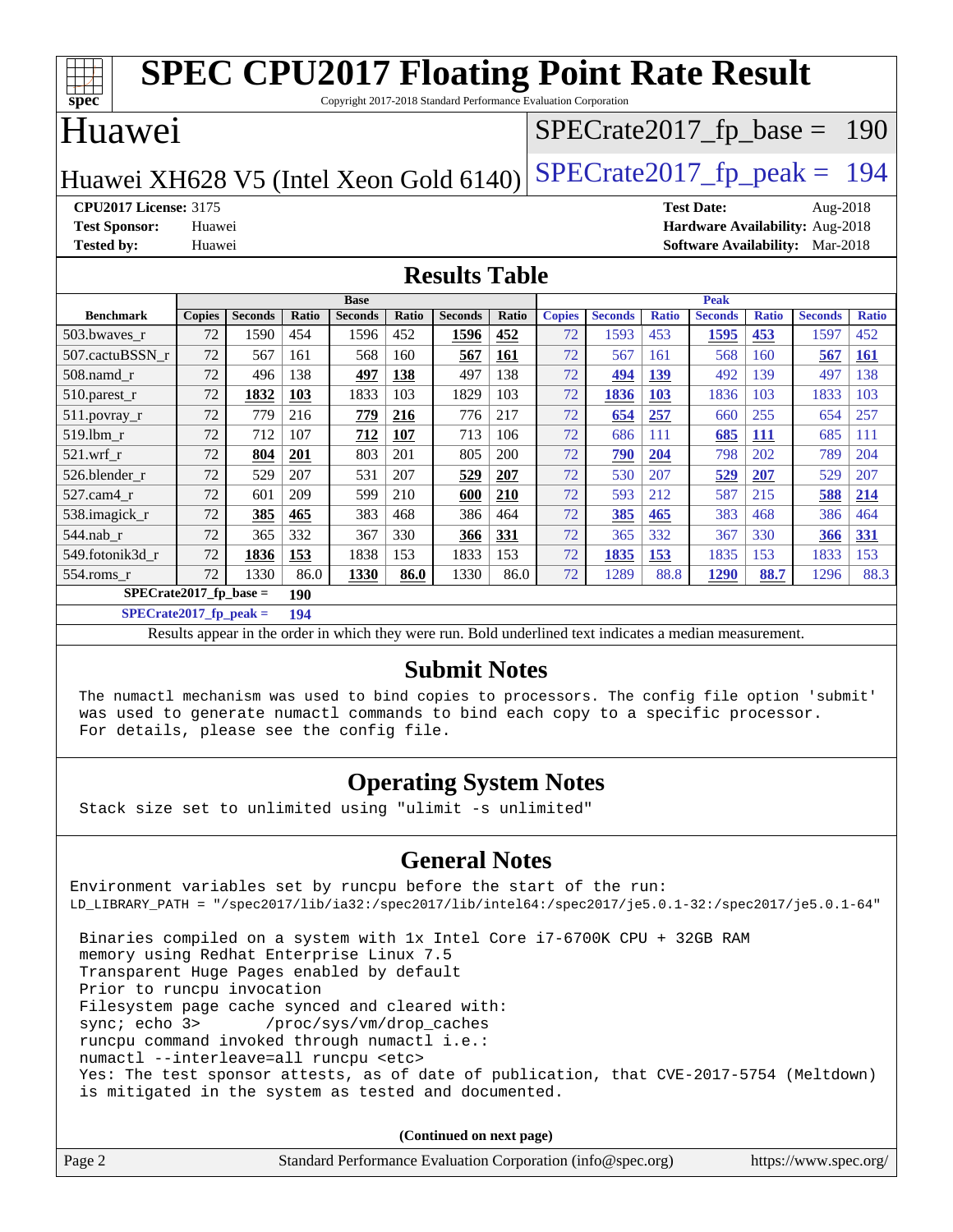

Copyright 2017-2018 Standard Performance Evaluation Corporation

#### Huawei

[SPECrate2017\\_fp\\_base =](http://www.spec.org/auto/cpu2017/Docs/result-fields.html#SPECrate2017fpbase) 190

#### Huawei XH628 V5 (Intel Xeon Gold 6140) SPECrate  $2017$  fp peak = 194

**[Tested by:](http://www.spec.org/auto/cpu2017/Docs/result-fields.html#Testedby)** Huawei **[Software Availability:](http://www.spec.org/auto/cpu2017/Docs/result-fields.html#SoftwareAvailability)** Mar-2018

**[CPU2017 License:](http://www.spec.org/auto/cpu2017/Docs/result-fields.html#CPU2017License)** 3175 **[Test Date:](http://www.spec.org/auto/cpu2017/Docs/result-fields.html#TestDate)** Aug-2018 **[Test Sponsor:](http://www.spec.org/auto/cpu2017/Docs/result-fields.html#TestSponsor)** Huawei **[Hardware Availability:](http://www.spec.org/auto/cpu2017/Docs/result-fields.html#HardwareAvailability)** Aug-2018

#### **[General Notes \(Continued\)](http://www.spec.org/auto/cpu2017/Docs/result-fields.html#GeneralNotes)**

 Yes: The test sponsor attests, as of date of publication, that CVE-2017-5753 (Spectre variant 1) is mitigated in the system as tested and documented. Yes: The test sponsor attests, as of date of publication, that CVE-2017-5715 (Spectre variant 2) is mitigated in the system as tested and documented.

#### **[Platform Notes](http://www.spec.org/auto/cpu2017/Docs/result-fields.html#PlatformNotes)**

Page 3 Standard Performance Evaluation Corporation [\(info@spec.org\)](mailto:info@spec.org) <https://www.spec.org/> BIOS configuration: Power Policy Set to Performance SNC Set to Enabled IMC Interleaving Set to 1-way Interleave XPT Prefetch Set to Enabled Sysinfo program /spec2017/bin/sysinfo Rev: r5797 of 2017-06-14 96c45e4568ad54c135fd618bcc091c0f running on localhost.localdomain Tue Aug 14 00:27:59 2018 SUT (System Under Test) info as seen by some common utilities. For more information on this section, see <https://www.spec.org/cpu2017/Docs/config.html#sysinfo> From /proc/cpuinfo model name : Intel(R) Xeon(R) Gold 6140 CPU @ 2.30GHz 2 "physical id"s (chips) 72 "processors" cores, siblings (Caution: counting these is hw and system dependent. The following excerpts from /proc/cpuinfo might not be reliable. Use with caution.) cpu cores : 18 siblings : 36 physical 0: cores 0 1 2 3 4 8 9 10 11 16 17 18 19 20 24 25 26 27 physical 1: cores 0 1 2 3 4 8 9 10 11 16 17 18 19 20 24 25 26 27 From lscpu: Architecture: x86\_64 CPU op-mode(s): 32-bit, 64-bit Byte Order: Little Endian  $CPU(s):$  72 On-line CPU(s) list: 0-71 Thread(s) per core: 2 Core(s) per socket: 18 Socket(s): 2 NUMA node(s): 4 Vendor ID: GenuineIntel CPU family: 6 Model: 85 Model name: Intel(R) Xeon(R) Gold 6140 CPU @ 2.30GHz Stepping: 4 **(Continued on next page)**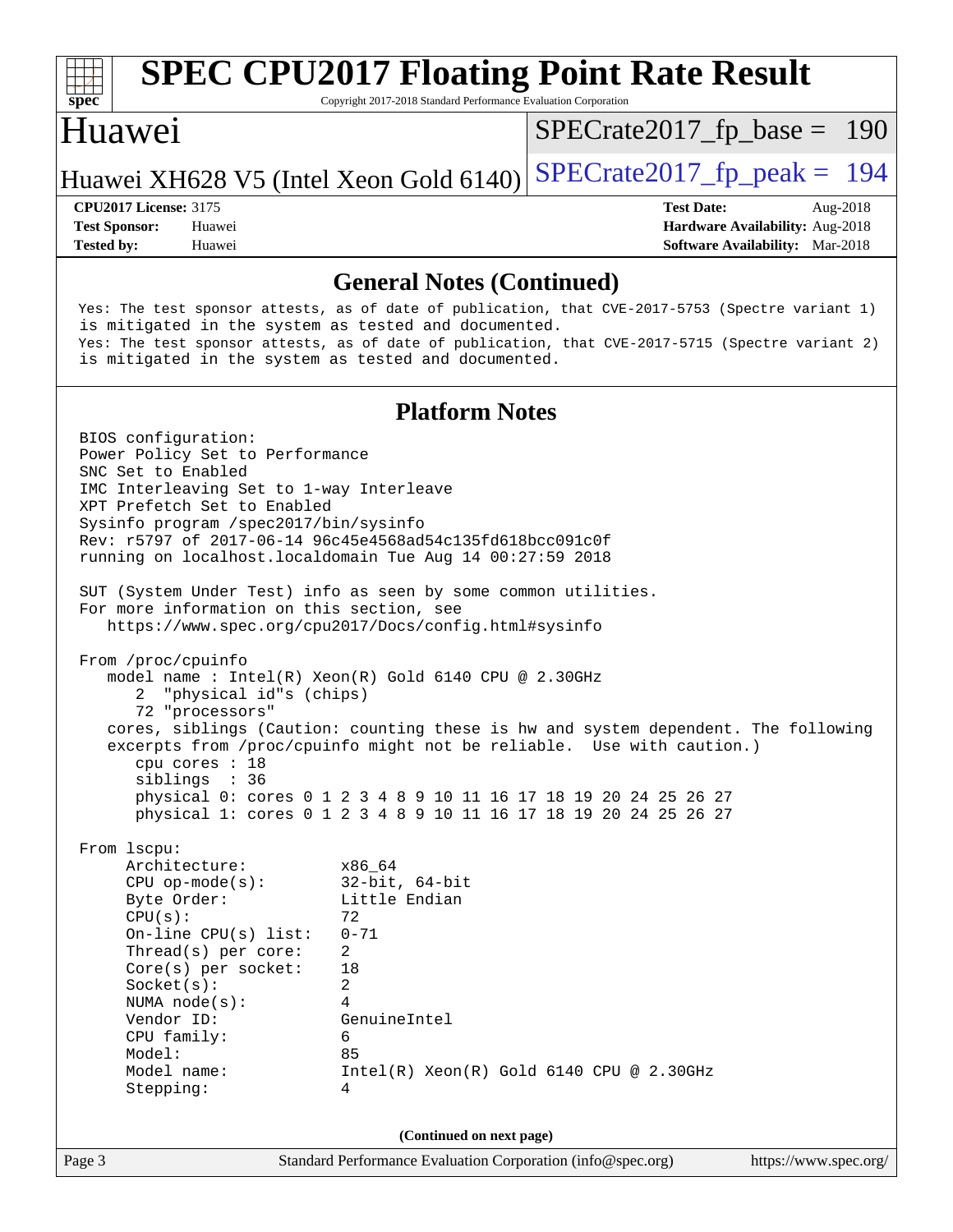| <b>SPEC CPU2017 Floating Point Rate Result</b><br>Copyright 2017-2018 Standard Performance Evaluation Corporation<br>spec <sup>®</sup>                                                                                                                                                                                                                                                                                                                                                                                                                                                                                                                                                                                                                                                                                                                                                                                                                                                                                                                                                                                                                                                                                                                                                                                                                                                                                                                                                                                                                                                                                                                                                                                                                                                                                                                                                                                                                                                                                                                                                                                                                                                                                                                                                          |                                                                                                            |  |  |  |  |  |
|-------------------------------------------------------------------------------------------------------------------------------------------------------------------------------------------------------------------------------------------------------------------------------------------------------------------------------------------------------------------------------------------------------------------------------------------------------------------------------------------------------------------------------------------------------------------------------------------------------------------------------------------------------------------------------------------------------------------------------------------------------------------------------------------------------------------------------------------------------------------------------------------------------------------------------------------------------------------------------------------------------------------------------------------------------------------------------------------------------------------------------------------------------------------------------------------------------------------------------------------------------------------------------------------------------------------------------------------------------------------------------------------------------------------------------------------------------------------------------------------------------------------------------------------------------------------------------------------------------------------------------------------------------------------------------------------------------------------------------------------------------------------------------------------------------------------------------------------------------------------------------------------------------------------------------------------------------------------------------------------------------------------------------------------------------------------------------------------------------------------------------------------------------------------------------------------------------------------------------------------------------------------------------------------------|------------------------------------------------------------------------------------------------------------|--|--|--|--|--|
| Huawei                                                                                                                                                                                                                                                                                                                                                                                                                                                                                                                                                                                                                                                                                                                                                                                                                                                                                                                                                                                                                                                                                                                                                                                                                                                                                                                                                                                                                                                                                                                                                                                                                                                                                                                                                                                                                                                                                                                                                                                                                                                                                                                                                                                                                                                                                          | $SPECTate2017fr base = 190$                                                                                |  |  |  |  |  |
| Huawei XH628 V5 (Intel Xeon Gold 6140)                                                                                                                                                                                                                                                                                                                                                                                                                                                                                                                                                                                                                                                                                                                                                                                                                                                                                                                                                                                                                                                                                                                                                                                                                                                                                                                                                                                                                                                                                                                                                                                                                                                                                                                                                                                                                                                                                                                                                                                                                                                                                                                                                                                                                                                          | $SPECrate2017_fp\_peak = 194$                                                                              |  |  |  |  |  |
| <b>CPU2017 License: 3175</b><br><b>Test Sponsor:</b><br>Huawei<br><b>Tested by:</b><br>Huawei                                                                                                                                                                                                                                                                                                                                                                                                                                                                                                                                                                                                                                                                                                                                                                                                                                                                                                                                                                                                                                                                                                                                                                                                                                                                                                                                                                                                                                                                                                                                                                                                                                                                                                                                                                                                                                                                                                                                                                                                                                                                                                                                                                                                   | <b>Test Date:</b><br>Aug-2018<br>Hardware Availability: Aug-2018<br><b>Software Availability:</b> Mar-2018 |  |  |  |  |  |
|                                                                                                                                                                                                                                                                                                                                                                                                                                                                                                                                                                                                                                                                                                                                                                                                                                                                                                                                                                                                                                                                                                                                                                                                                                                                                                                                                                                                                                                                                                                                                                                                                                                                                                                                                                                                                                                                                                                                                                                                                                                                                                                                                                                                                                                                                                 |                                                                                                            |  |  |  |  |  |
| <b>Platform Notes (Continued)</b><br>CPU MHz:<br>2300.000<br>4600.00<br>BogoMIPS:<br>Virtualization:<br>$VT - x$<br>L1d cache:<br>32K<br>Lli cache:<br>32K<br>$L2$ cache:<br>1024K<br>L3 cache:<br>25344K<br>NUMA node0 CPU(s):<br>$0-2, 5, 6, 9, 10, 14, 15, 36-38, 41, 42, 45, 46, 50, 51$<br>NUMA nodel CPU(s):<br>3, 4, 7, 8, 11-13, 16, 17, 39, 40, 43, 44, 47-49, 52, 53<br>NUMA node2 CPU(s):<br>18-20, 23, 24, 27, 28, 32, 33, 54-56, 59, 60, 63, 64, 68, 69<br>21, 22, 25, 26, 29-31, 34, 35, 57, 58, 61, 62, 65-67, 70, 71<br>NUMA node3 CPU(s):<br>fpu vme de pse tsc msr pae mce cx8 apic sep mtrr pge mca cmov<br>Flags:<br>pat pse36 clflush dts acpi mmx fxsr sse sse2 ss ht tm pbe syscall nx pdpelgb rdtscp<br>lm constant_tsc art arch_perfmon pebs bts rep_good nopl xtopology nonstop_tsc<br>aperfmperf eagerfpu pni pclmulqdq dtes64 ds_cpl vmx smx est tm2 ssse3 fma cx16 xtpr<br>pdcm pcid dca sse4_1 sse4_2 x2apic movbe popcnt tsc_deadline_timer aes xsave avx<br>f16c rdrand lahf_lm abm 3dnowprefetch epb cat_13 cdp_13 invpcid_single intel_pt<br>spec_ctrl ibpb_support tpr_shadow vnmi flexpriority ept vpid fsgsbase tsc_adjust<br>bmil hle avx2 smep bmi2 erms invpcid rtm cqm mpx rdt_a avx512f avx512dq rdseed adx<br>smap clflushopt clwb avx512cd avx512bw avx512vl xsaveopt xsavec xgetbvl cqm_llc<br>cqm_occup_llc cqm_mbm_total cqm_mbm_local dtherm ida arat pln pts<br>/proc/cpuinfo cache data<br>cache size : 25344 KB<br>From numactl --hardware WARNING: a numactl 'node' might or might not correspond to a<br>physical chip.<br>$available: 4 nodes (0-3)$<br>node 0 cpus: 0 1 2 5 6 9 10 14 15 36 37 38 41 42 45 46 50 51<br>node 0 size: 96437 MB<br>node 0 free: 93370 MB<br>node 1 cpus: 3 4 7 8 11 12 13 16 17 39 40 43 44 47 48 49 52 53<br>node 1 size: 98304 MB<br>node 1 free: 94947 MB<br>node 2 cpus: 18 19 20 23 24 27 28 32 33 54 55 56 59 60 63 64 68 69<br>node 2 size: 98304 MB<br>node 2 free: 95556 MB<br>node 3 cpus: 21 22 25 26 29 30 31 34 35 57 58 61 62 65 66 67 70 71<br>node 3 size: 98304 MB<br>node 3 free: 95575 MB<br>node distances:<br>$\mathbf{1}$<br>node<br>$\overline{0}$<br>2<br>3<br>0:<br>10<br>11<br>21<br>21<br>1:<br>11<br>10<br>21<br>21<br>2:<br>21<br>21<br>11<br>10<br>3:<br>21<br>21<br>11<br>10 |                                                                                                            |  |  |  |  |  |
| (Continued on next page)<br>Standard Performance Evaluation Corporation (info@spec.org)<br>https://www.spec.org/                                                                                                                                                                                                                                                                                                                                                                                                                                                                                                                                                                                                                                                                                                                                                                                                                                                                                                                                                                                                                                                                                                                                                                                                                                                                                                                                                                                                                                                                                                                                                                                                                                                                                                                                                                                                                                                                                                                                                                                                                                                                                                                                                                                |                                                                                                            |  |  |  |  |  |
| Page 4                                                                                                                                                                                                                                                                                                                                                                                                                                                                                                                                                                                                                                                                                                                                                                                                                                                                                                                                                                                                                                                                                                                                                                                                                                                                                                                                                                                                                                                                                                                                                                                                                                                                                                                                                                                                                                                                                                                                                                                                                                                                                                                                                                                                                                                                                          |                                                                                                            |  |  |  |  |  |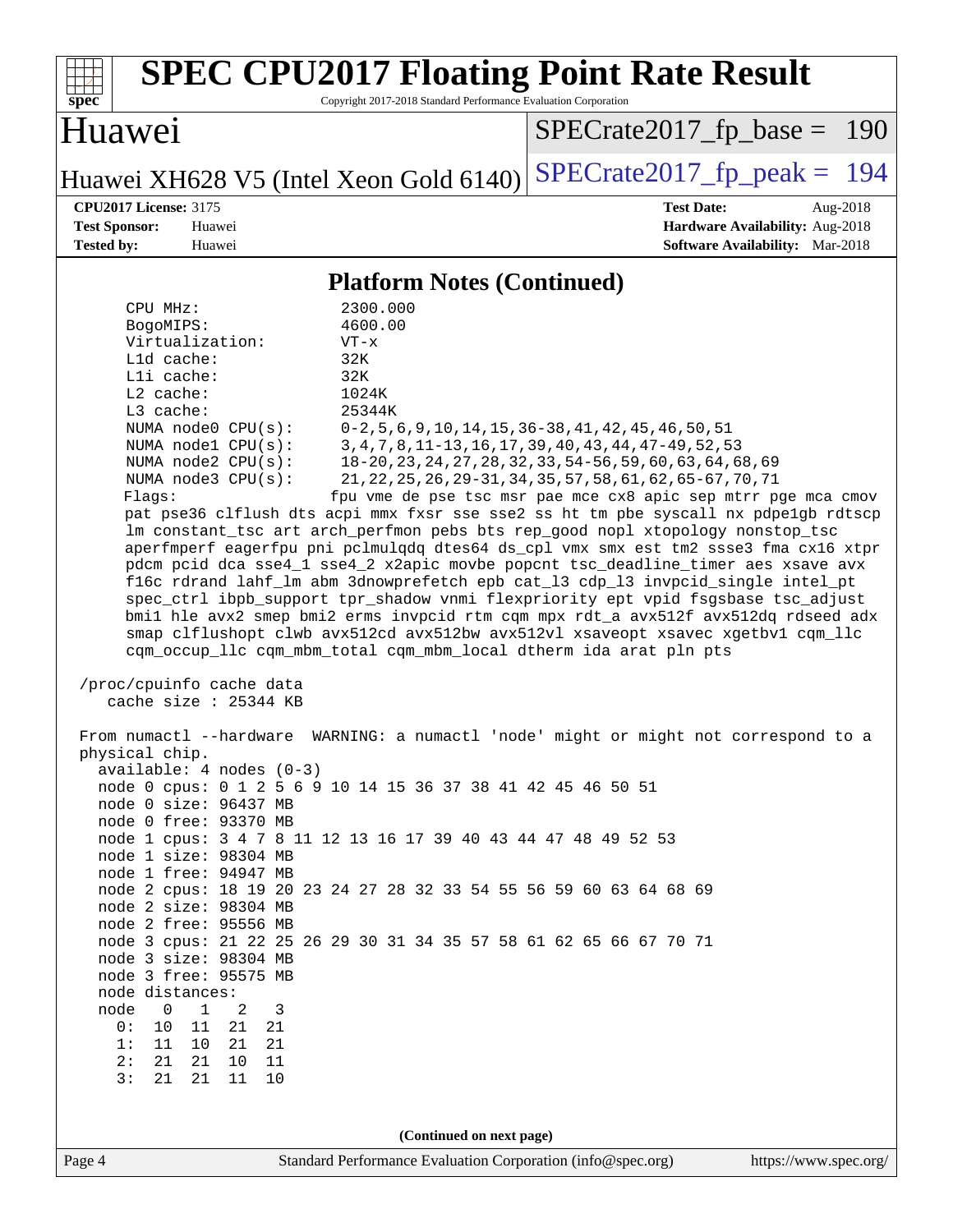| <b>SPEC CPU2017 Floating Point Rate Result</b><br>spec<br>Copyright 2017-2018 Standard Performance Evaluation Corporation                                                                                                                                                                                                                                                                                                                                                                                                                                                                                                                                                                                                                                                                                                                                                                                                                                                                                                                                                                                                                                                                                                                                                                                                                                                                                                                                                         |                                                                                                     |
|-----------------------------------------------------------------------------------------------------------------------------------------------------------------------------------------------------------------------------------------------------------------------------------------------------------------------------------------------------------------------------------------------------------------------------------------------------------------------------------------------------------------------------------------------------------------------------------------------------------------------------------------------------------------------------------------------------------------------------------------------------------------------------------------------------------------------------------------------------------------------------------------------------------------------------------------------------------------------------------------------------------------------------------------------------------------------------------------------------------------------------------------------------------------------------------------------------------------------------------------------------------------------------------------------------------------------------------------------------------------------------------------------------------------------------------------------------------------------------------|-----------------------------------------------------------------------------------------------------|
| Huawei                                                                                                                                                                                                                                                                                                                                                                                                                                                                                                                                                                                                                                                                                                                                                                                                                                                                                                                                                                                                                                                                                                                                                                                                                                                                                                                                                                                                                                                                            | $SPECrate2017_fp\_base = 190$                                                                       |
| Huawei XH628 V5 (Intel Xeon Gold 6140)                                                                                                                                                                                                                                                                                                                                                                                                                                                                                                                                                                                                                                                                                                                                                                                                                                                                                                                                                                                                                                                                                                                                                                                                                                                                                                                                                                                                                                            | $SPECrate2017_fp\_peak = 194$                                                                       |
| <b>CPU2017 License: 3175</b><br><b>Test Sponsor:</b><br>Huawei<br><b>Tested by:</b><br>Huawei                                                                                                                                                                                                                                                                                                                                                                                                                                                                                                                                                                                                                                                                                                                                                                                                                                                                                                                                                                                                                                                                                                                                                                                                                                                                                                                                                                                     | <b>Test Date:</b><br>Aug-2018<br>Hardware Availability: Aug-2018<br>Software Availability: Mar-2018 |
| <b>Platform Notes (Continued)</b>                                                                                                                                                                                                                                                                                                                                                                                                                                                                                                                                                                                                                                                                                                                                                                                                                                                                                                                                                                                                                                                                                                                                                                                                                                                                                                                                                                                                                                                 |                                                                                                     |
| From /proc/meminfo<br>MemTotal:<br>394174444 kB<br>HugePages_Total:<br>0<br>Hugepagesize:<br>2048 kB<br>From /etc/*release* /etc/*version*<br>os-release:<br>NAME="Red Hat Enterprise Linux Server"<br>VERSION="7.4 (Maipo)"<br>ID="rhel"<br>ID_LIKE="fedora"<br>VARIANT="Server"<br>VARIANT_ID="server"<br>VERSION_ID="7.4"<br>PRETTY_NAME="Red Hat Enterprise Linux Server 7.4 (Maipo)"<br>redhat-release: Red Hat Enterprise Linux Server release 7.4 (Maipo)<br>system-release: Red Hat Enterprise Linux Server release 7.4 (Maipo)<br>system-release-cpe: cpe:/o:redhat:enterprise_linux:7.4:ga:server<br>uname $-a$ :<br>Linux localhost.localdomain 3.10.0-693.11.6.el7.x86_64 #1 SMP Thu Dec 28 14:23:39 EST<br>2017 x86_64 x86_64 x86_64 GNU/Linux<br>run-level 3 Aug 13 13:50<br>SPEC is set to: /spec2017<br>Filesystem Type Size Used Avail Use% Mounted on<br>$/\text{dev/nvmeOn1p4 xfs}$ 1.5T 8.1G 1.5T<br>$1\%$ /<br>Additional information from dmidecode follows. WARNING: Use caution when you interpret<br>this section. The 'dmidecode' program reads system data which is "intended to allow<br>hardware to be accurately determined", but the intent may not be met, as there are<br>frequent changes to hardware, firmware, and the "DMTF SMBIOS" standard.<br>BIOS INSYDE Corp. 0.86 08/06/2018<br>Memory:<br>4x NO DIMM NO DIMM<br>12x Samsung M393A4K40BB2-CTD 32 GB 2 rank 2666<br>(End of data from sysinfo program)<br><b>Compiler Version Notes</b> |                                                                                                     |
| CC 519.1bm_r(base) 538.imagick_r(base, peak) 544.nab_r(base, peak)                                                                                                                                                                                                                                                                                                                                                                                                                                                                                                                                                                                                                                                                                                                                                                                                                                                                                                                                                                                                                                                                                                                                                                                                                                                                                                                                                                                                                | =======================                                                                             |
| icc (ICC) 18.0.2 20180210                                                                                                                                                                                                                                                                                                                                                                                                                                                                                                                                                                                                                                                                                                                                                                                                                                                                                                                                                                                                                                                                                                                                                                                                                                                                                                                                                                                                                                                         |                                                                                                     |
|                                                                                                                                                                                                                                                                                                                                                                                                                                                                                                                                                                                                                                                                                                                                                                                                                                                                                                                                                                                                                                                                                                                                                                                                                                                                                                                                                                                                                                                                                   |                                                                                                     |
| (Continued on next page)<br>Page 5<br>Standard Performance Evaluation Corporation (info@spec.org)                                                                                                                                                                                                                                                                                                                                                                                                                                                                                                                                                                                                                                                                                                                                                                                                                                                                                                                                                                                                                                                                                                                                                                                                                                                                                                                                                                                 | https://www.spec.org/                                                                               |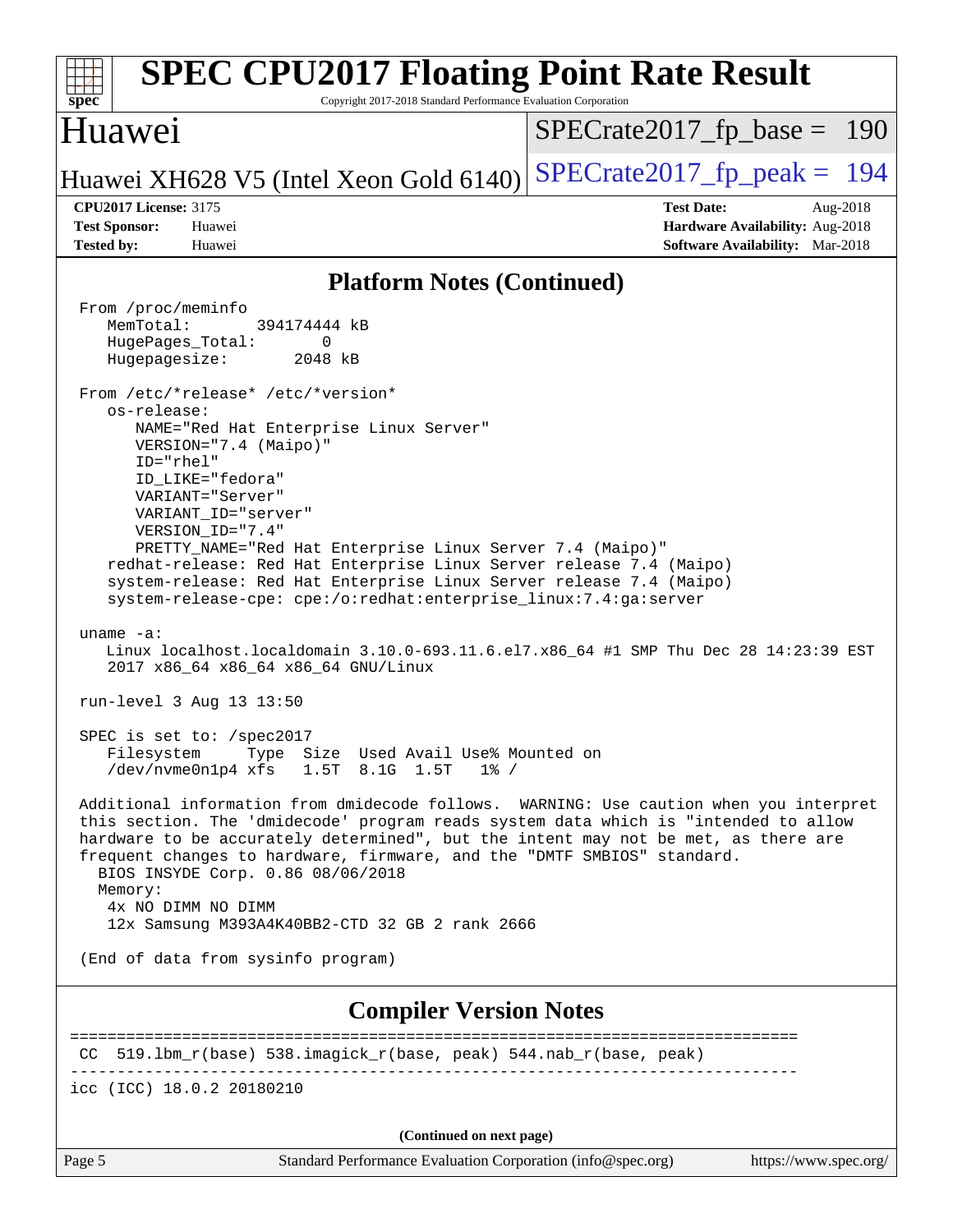| $\mathbf{s}\overline{\mathbf{p}}\overline{\mathbf{e}}\overline{\mathbf{c}}^\ast$ |  |
|----------------------------------------------------------------------------------|--|

Copyright 2017-2018 Standard Performance Evaluation Corporation

### Huawei

[SPECrate2017\\_fp\\_base =](http://www.spec.org/auto/cpu2017/Docs/result-fields.html#SPECrate2017fpbase) 190

## Huawei XH628 V5 (Intel Xeon Gold 6140) SPECrate  $2017$  fp peak = 194

**[CPU2017 License:](http://www.spec.org/auto/cpu2017/Docs/result-fields.html#CPU2017License)** 3175 **[Test Date:](http://www.spec.org/auto/cpu2017/Docs/result-fields.html#TestDate)** Aug-2018 **[Test Sponsor:](http://www.spec.org/auto/cpu2017/Docs/result-fields.html#TestSponsor)** Huawei **[Hardware Availability:](http://www.spec.org/auto/cpu2017/Docs/result-fields.html#HardwareAvailability)** Aug-2018 **[Tested by:](http://www.spec.org/auto/cpu2017/Docs/result-fields.html#Testedby)** Huawei **[Software Availability:](http://www.spec.org/auto/cpu2017/Docs/result-fields.html#SoftwareAvailability)** Mar-2018

#### **[Compiler Version Notes \(Continued\)](http://www.spec.org/auto/cpu2017/Docs/result-fields.html#CompilerVersionNotes)**

| Standard Performance Evaluation Corporation (info@spec.org)<br>Page 6                                                                                           | https://www.spec.org/    |  |  |  |  |
|-----------------------------------------------------------------------------------------------------------------------------------------------------------------|--------------------------|--|--|--|--|
| (Continued on next page)                                                                                                                                        |                          |  |  |  |  |
| icpc (ICC) 18.0.2 20180210<br>Copyright (C) 1985-2018 Intel Corporation. All rights reserved.                                                                   |                          |  |  |  |  |
| 507.cactuBSSN_r(base, peak)<br>FC                                                                                                                               |                          |  |  |  |  |
| icc (ICC) 18.0.2 20180210<br>Copyright (C) 1985-2018 Intel Corporation. All rights reserved.                                                                    |                          |  |  |  |  |
| icpc (ICC) 18.0.2 20180210<br>Copyright (C) 1985-2018 Intel Corporation. All rights reserved.                                                                   |                          |  |  |  |  |
| $511. povray_r (peak)$<br>CC                                                                                                                                    |                          |  |  |  |  |
| Copyright (C) 1985-2018 Intel Corporation. All rights reserved.<br>icc (ICC) 18.0.2 20180210<br>Copyright (C) 1985-2018 Intel Corporation. All rights reserved. |                          |  |  |  |  |
| icpc (ICC) 18.0.2 20180210                                                                                                                                      |                          |  |  |  |  |
| CC 511.povray_r(base) 526.blender_r(base, peak)                                                                                                                 |                          |  |  |  |  |
| icpc (ICC) 18.0.2 20180210<br>Copyright (C) 1985-2018 Intel Corporation. All rights reserved.<br>.                                                              |                          |  |  |  |  |
| $CXXC 508.namd_r (peak)$                                                                                                                                        |                          |  |  |  |  |
| icpc (ICC) 18.0.2 20180210<br>Copyright (C) 1985-2018 Intel Corporation. All rights reserved.                                                                   |                          |  |  |  |  |
| CXXC 508.namd_r(base) 510.parest_r(base, peak)                                                                                                                  |                          |  |  |  |  |
| icc (ICC) 18.0.2 20180210<br>Copyright (C) 1985-2018 Intel Corporation. All rights reserved.<br>-------------                                                   |                          |  |  |  |  |
| $CC$ 519.1bm_ $r$ (peak)<br>______________________                                                                                                              | ________________________ |  |  |  |  |
| Copyright (C) 1985-2018 Intel Corporation. All rights reserved.                                                                                                 |                          |  |  |  |  |
|                                                                                                                                                                 |                          |  |  |  |  |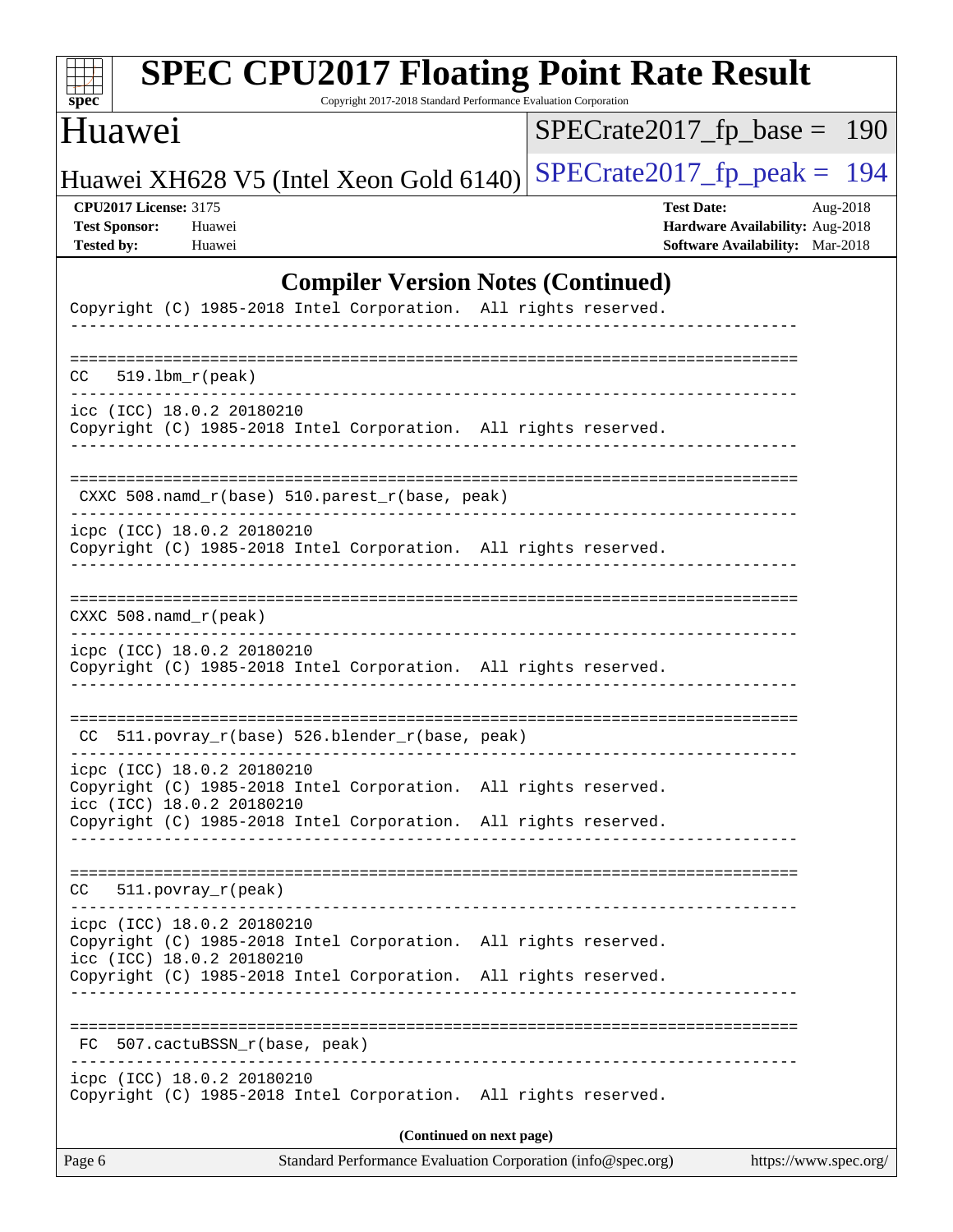| $spec^*$                                                                  | <b>SPEC CPU2017 Floating Point Rate Result</b>                                                                                                                                                   | Copyright 2017-2018 Standard Performance Evaluation Corporation |                               |                                                                                         |          |
|---------------------------------------------------------------------------|--------------------------------------------------------------------------------------------------------------------------------------------------------------------------------------------------|-----------------------------------------------------------------|-------------------------------|-----------------------------------------------------------------------------------------|----------|
| Huawei                                                                    |                                                                                                                                                                                                  |                                                                 | $SPECrate2017_fp\_base = 190$ |                                                                                         |          |
|                                                                           | Huawei XH628 V5 (Intel Xeon Gold 6140)                                                                                                                                                           |                                                                 | $SPECrate2017_fp\_peak = 194$ |                                                                                         |          |
| <b>CPU2017 License: 3175</b><br><b>Test Sponsor:</b><br><b>Tested by:</b> | Huawei<br>Huawei                                                                                                                                                                                 |                                                                 |                               | <b>Test Date:</b><br>Hardware Availability: Aug-2018<br>Software Availability: Mar-2018 | Aug-2018 |
|                                                                           |                                                                                                                                                                                                  | <b>Compiler Version Notes (Continued)</b>                       |                               |                                                                                         |          |
|                                                                           | icc (ICC) 18.0.2 20180210<br>Copyright (C) 1985-2018 Intel Corporation. All rights reserved.<br>ifort (IFORT) 18.0.2 20180210<br>Copyright (C) 1985-2018 Intel Corporation. All rights reserved. |                                                                 |                               |                                                                                         |          |
|                                                                           | FC 503.bwaves_r(base, peak) 549.fotonik3d_r(base, peak) 554.roms_r(base)                                                                                                                         |                                                                 |                               |                                                                                         |          |
|                                                                           | ifort (IFORT) 18.0.2 20180210<br>Copyright (C) 1985-2018 Intel Corporation. All rights reserved.                                                                                                 |                                                                 |                               |                                                                                         |          |
| $FC$ 554.roms $_r$ (peak)                                                 |                                                                                                                                                                                                  |                                                                 |                               |                                                                                         |          |
|                                                                           | ifort (IFORT) 18.0.2 20180210<br>Copyright (C) 1985-2018 Intel Corporation. All rights reserved.                                                                                                 |                                                                 |                               |                                                                                         |          |
|                                                                           | $CC$ 521.wrf_r(base) 527.cam4_r(base)                                                                                                                                                            |                                                                 |                               |                                                                                         |          |
|                                                                           | ifort (IFORT) 18.0.2 20180210<br>Copyright (C) 1985-2018 Intel Corporation. All rights reserved.<br>icc (ICC) 18.0.2 20180210<br>Copyright (C) 1985-2018 Intel Corporation. All rights reserved. |                                                                 |                               |                                                                                         |          |
|                                                                           |                                                                                                                                                                                                  |                                                                 |                               |                                                                                         |          |
| CC.                                                                       | $521.wrf_r(peak) 527.cam4_r(peak)$                                                                                                                                                               |                                                                 |                               |                                                                                         |          |
|                                                                           | ifort (IFORT) 18.0.2 20180210<br>Copyright (C) 1985-2018 Intel Corporation. All rights reserved.<br>icc (ICC) 18.0.2 20180210                                                                    |                                                                 |                               |                                                                                         |          |
|                                                                           | Copyright (C) 1985-2018 Intel Corporation. All rights reserved.                                                                                                                                  |                                                                 |                               |                                                                                         |          |
| C benchmarks:<br>$\text{icc}$ -m64 -std=c11                               |                                                                                                                                                                                                  | <b>Base Compiler Invocation</b>                                 |                               |                                                                                         |          |

[C++ benchmarks:](http://www.spec.org/auto/cpu2017/Docs/result-fields.html#CXXbenchmarks)

[icpc -m64](http://www.spec.org/cpu2017/results/res2018q4/cpu2017-20181025-09282.flags.html#user_CXXbase_intel_icpc_64bit_4ecb2543ae3f1412ef961e0650ca070fec7b7afdcd6ed48761b84423119d1bf6bdf5cad15b44d48e7256388bc77273b966e5eb805aefd121eb22e9299b2ec9d9)

**(Continued on next page)**

Page 7 Standard Performance Evaluation Corporation [\(info@spec.org\)](mailto:info@spec.org) <https://www.spec.org/>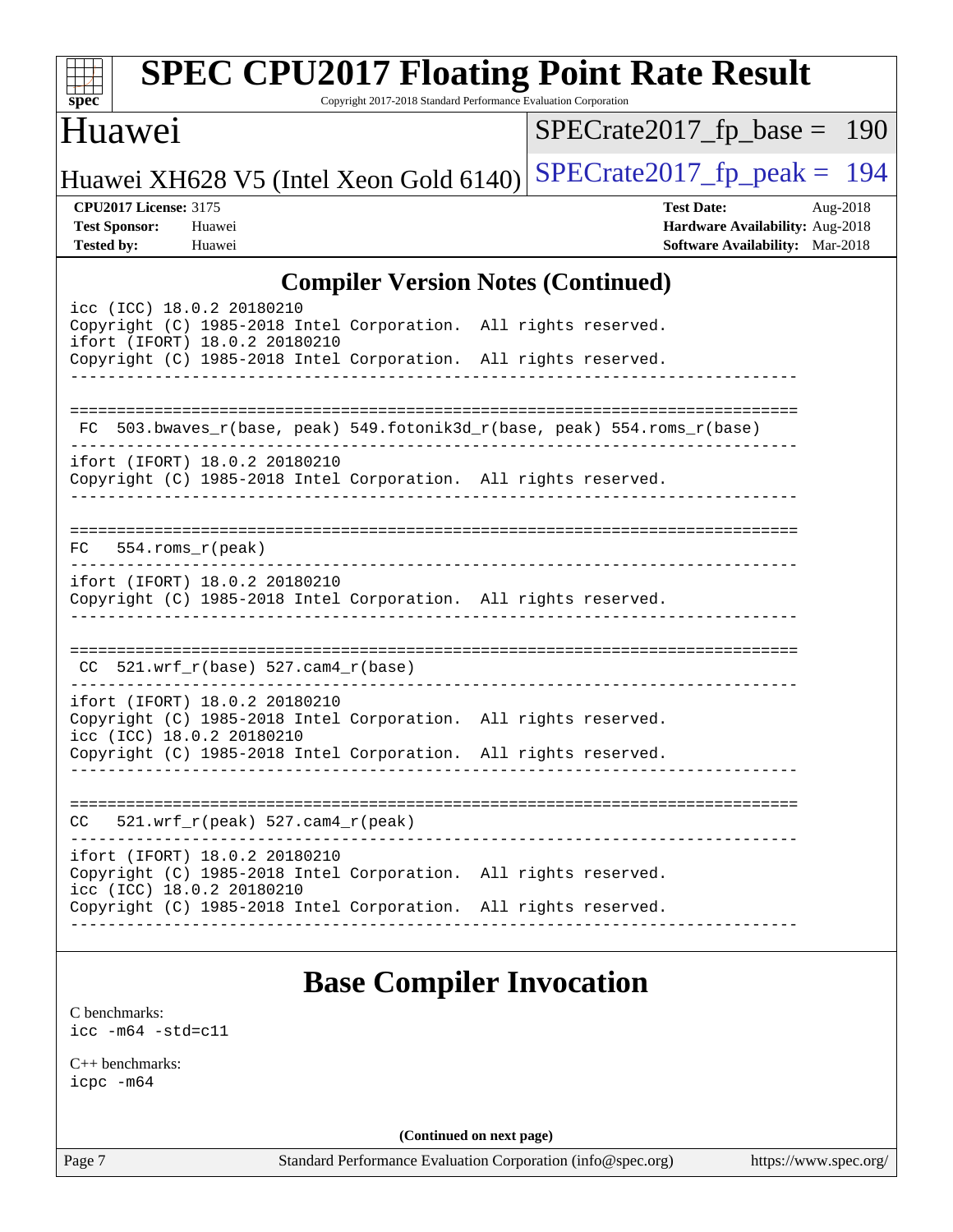

Copyright 2017-2018 Standard Performance Evaluation Corporation

#### Huawei

[SPECrate2017\\_fp\\_base =](http://www.spec.org/auto/cpu2017/Docs/result-fields.html#SPECrate2017fpbase) 190

Huawei XH628 V5 (Intel Xeon Gold 6140) SPECrate  $2017$  fp peak = 194

**[CPU2017 License:](http://www.spec.org/auto/cpu2017/Docs/result-fields.html#CPU2017License)** 3175 **[Test Date:](http://www.spec.org/auto/cpu2017/Docs/result-fields.html#TestDate)** Aug-2018 **[Test Sponsor:](http://www.spec.org/auto/cpu2017/Docs/result-fields.html#TestSponsor)** Huawei **[Hardware Availability:](http://www.spec.org/auto/cpu2017/Docs/result-fields.html#HardwareAvailability)** Aug-2018

## **[Base Compiler Invocation \(Continued\)](http://www.spec.org/auto/cpu2017/Docs/result-fields.html#BaseCompilerInvocation)**

**[Tested by:](http://www.spec.org/auto/cpu2017/Docs/result-fields.html#Testedby)** Huawei **[Software Availability:](http://www.spec.org/auto/cpu2017/Docs/result-fields.html#SoftwareAvailability)** Mar-2018

[Fortran benchmarks](http://www.spec.org/auto/cpu2017/Docs/result-fields.html#Fortranbenchmarks): [ifort -m64](http://www.spec.org/cpu2017/results/res2018q4/cpu2017-20181025-09282.flags.html#user_FCbase_intel_ifort_64bit_24f2bb282fbaeffd6157abe4f878425411749daecae9a33200eee2bee2fe76f3b89351d69a8130dd5949958ce389cf37ff59a95e7a40d588e8d3a57e0c3fd751)

[Benchmarks using both Fortran and C](http://www.spec.org/auto/cpu2017/Docs/result-fields.html#BenchmarksusingbothFortranandC): [ifort -m64](http://www.spec.org/cpu2017/results/res2018q4/cpu2017-20181025-09282.flags.html#user_CC_FCbase_intel_ifort_64bit_24f2bb282fbaeffd6157abe4f878425411749daecae9a33200eee2bee2fe76f3b89351d69a8130dd5949958ce389cf37ff59a95e7a40d588e8d3a57e0c3fd751) [icc -m64 -std=c11](http://www.spec.org/cpu2017/results/res2018q4/cpu2017-20181025-09282.flags.html#user_CC_FCbase_intel_icc_64bit_c11_33ee0cdaae7deeeab2a9725423ba97205ce30f63b9926c2519791662299b76a0318f32ddfffdc46587804de3178b4f9328c46fa7c2b0cd779d7a61945c91cd35)

[Benchmarks using both C and C++](http://www.spec.org/auto/cpu2017/Docs/result-fields.html#BenchmarksusingbothCandCXX): [icpc -m64](http://www.spec.org/cpu2017/results/res2018q4/cpu2017-20181025-09282.flags.html#user_CC_CXXbase_intel_icpc_64bit_4ecb2543ae3f1412ef961e0650ca070fec7b7afdcd6ed48761b84423119d1bf6bdf5cad15b44d48e7256388bc77273b966e5eb805aefd121eb22e9299b2ec9d9) [icc -m64 -std=c11](http://www.spec.org/cpu2017/results/res2018q4/cpu2017-20181025-09282.flags.html#user_CC_CXXbase_intel_icc_64bit_c11_33ee0cdaae7deeeab2a9725423ba97205ce30f63b9926c2519791662299b76a0318f32ddfffdc46587804de3178b4f9328c46fa7c2b0cd779d7a61945c91cd35)

[Benchmarks using Fortran, C, and C++:](http://www.spec.org/auto/cpu2017/Docs/result-fields.html#BenchmarksusingFortranCandCXX) [icpc -m64](http://www.spec.org/cpu2017/results/res2018q4/cpu2017-20181025-09282.flags.html#user_CC_CXX_FCbase_intel_icpc_64bit_4ecb2543ae3f1412ef961e0650ca070fec7b7afdcd6ed48761b84423119d1bf6bdf5cad15b44d48e7256388bc77273b966e5eb805aefd121eb22e9299b2ec9d9) [icc -m64 -std=c11](http://www.spec.org/cpu2017/results/res2018q4/cpu2017-20181025-09282.flags.html#user_CC_CXX_FCbase_intel_icc_64bit_c11_33ee0cdaae7deeeab2a9725423ba97205ce30f63b9926c2519791662299b76a0318f32ddfffdc46587804de3178b4f9328c46fa7c2b0cd779d7a61945c91cd35) [ifort -m64](http://www.spec.org/cpu2017/results/res2018q4/cpu2017-20181025-09282.flags.html#user_CC_CXX_FCbase_intel_ifort_64bit_24f2bb282fbaeffd6157abe4f878425411749daecae9a33200eee2bee2fe76f3b89351d69a8130dd5949958ce389cf37ff59a95e7a40d588e8d3a57e0c3fd751)

### **[Base Portability Flags](http://www.spec.org/auto/cpu2017/Docs/result-fields.html#BasePortabilityFlags)**

 503.bwaves\_r: [-DSPEC\\_LP64](http://www.spec.org/cpu2017/results/res2018q4/cpu2017-20181025-09282.flags.html#suite_basePORTABILITY503_bwaves_r_DSPEC_LP64) 507.cactuBSSN\_r: [-DSPEC\\_LP64](http://www.spec.org/cpu2017/results/res2018q4/cpu2017-20181025-09282.flags.html#suite_basePORTABILITY507_cactuBSSN_r_DSPEC_LP64) 508.namd\_r: [-DSPEC\\_LP64](http://www.spec.org/cpu2017/results/res2018q4/cpu2017-20181025-09282.flags.html#suite_basePORTABILITY508_namd_r_DSPEC_LP64) 510.parest\_r: [-DSPEC\\_LP64](http://www.spec.org/cpu2017/results/res2018q4/cpu2017-20181025-09282.flags.html#suite_basePORTABILITY510_parest_r_DSPEC_LP64) 511.povray\_r: [-DSPEC\\_LP64](http://www.spec.org/cpu2017/results/res2018q4/cpu2017-20181025-09282.flags.html#suite_basePORTABILITY511_povray_r_DSPEC_LP64) 519.lbm\_r: [-DSPEC\\_LP64](http://www.spec.org/cpu2017/results/res2018q4/cpu2017-20181025-09282.flags.html#suite_basePORTABILITY519_lbm_r_DSPEC_LP64) 521.wrf\_r: [-DSPEC\\_LP64](http://www.spec.org/cpu2017/results/res2018q4/cpu2017-20181025-09282.flags.html#suite_basePORTABILITY521_wrf_r_DSPEC_LP64) [-DSPEC\\_CASE\\_FLAG](http://www.spec.org/cpu2017/results/res2018q4/cpu2017-20181025-09282.flags.html#b521.wrf_r_baseCPORTABILITY_DSPEC_CASE_FLAG) [-convert big\\_endian](http://www.spec.org/cpu2017/results/res2018q4/cpu2017-20181025-09282.flags.html#user_baseFPORTABILITY521_wrf_r_convert_big_endian_c3194028bc08c63ac5d04de18c48ce6d347e4e562e8892b8bdbdc0214820426deb8554edfa529a3fb25a586e65a3d812c835984020483e7e73212c4d31a38223) 526.blender\_r: [-DSPEC\\_LP64](http://www.spec.org/cpu2017/results/res2018q4/cpu2017-20181025-09282.flags.html#suite_basePORTABILITY526_blender_r_DSPEC_LP64) [-DSPEC\\_LINUX](http://www.spec.org/cpu2017/results/res2018q4/cpu2017-20181025-09282.flags.html#b526.blender_r_baseCPORTABILITY_DSPEC_LINUX) [-funsigned-char](http://www.spec.org/cpu2017/results/res2018q4/cpu2017-20181025-09282.flags.html#user_baseCPORTABILITY526_blender_r_force_uchar_40c60f00ab013830e2dd6774aeded3ff59883ba5a1fc5fc14077f794d777847726e2a5858cbc7672e36e1b067e7e5c1d9a74f7176df07886a243d7cc18edfe67) 527.cam4\_r: [-DSPEC\\_LP64](http://www.spec.org/cpu2017/results/res2018q4/cpu2017-20181025-09282.flags.html#suite_basePORTABILITY527_cam4_r_DSPEC_LP64) [-DSPEC\\_CASE\\_FLAG](http://www.spec.org/cpu2017/results/res2018q4/cpu2017-20181025-09282.flags.html#b527.cam4_r_baseCPORTABILITY_DSPEC_CASE_FLAG) 538.imagick\_r: [-DSPEC\\_LP64](http://www.spec.org/cpu2017/results/res2018q4/cpu2017-20181025-09282.flags.html#suite_basePORTABILITY538_imagick_r_DSPEC_LP64) 544.nab\_r: [-DSPEC\\_LP64](http://www.spec.org/cpu2017/results/res2018q4/cpu2017-20181025-09282.flags.html#suite_basePORTABILITY544_nab_r_DSPEC_LP64) 549.fotonik3d\_r: [-DSPEC\\_LP64](http://www.spec.org/cpu2017/results/res2018q4/cpu2017-20181025-09282.flags.html#suite_basePORTABILITY549_fotonik3d_r_DSPEC_LP64) 554.roms\_r: [-DSPEC\\_LP64](http://www.spec.org/cpu2017/results/res2018q4/cpu2017-20181025-09282.flags.html#suite_basePORTABILITY554_roms_r_DSPEC_LP64)

### **[Base Optimization Flags](http://www.spec.org/auto/cpu2017/Docs/result-fields.html#BaseOptimizationFlags)**

[C benchmarks](http://www.spec.org/auto/cpu2017/Docs/result-fields.html#Cbenchmarks): [-xCORE-AVX2](http://www.spec.org/cpu2017/results/res2018q4/cpu2017-20181025-09282.flags.html#user_CCbase_f-xCORE-AVX2) [-ipo](http://www.spec.org/cpu2017/results/res2018q4/cpu2017-20181025-09282.flags.html#user_CCbase_f-ipo) [-O3](http://www.spec.org/cpu2017/results/res2018q4/cpu2017-20181025-09282.flags.html#user_CCbase_f-O3) [-no-prec-div](http://www.spec.org/cpu2017/results/res2018q4/cpu2017-20181025-09282.flags.html#user_CCbase_f-no-prec-div) [-qopt-prefetch](http://www.spec.org/cpu2017/results/res2018q4/cpu2017-20181025-09282.flags.html#user_CCbase_f-qopt-prefetch) [-ffinite-math-only](http://www.spec.org/cpu2017/results/res2018q4/cpu2017-20181025-09282.flags.html#user_CCbase_f_finite_math_only_cb91587bd2077682c4b38af759c288ed7c732db004271a9512da14a4f8007909a5f1427ecbf1a0fb78ff2a814402c6114ac565ca162485bbcae155b5e4258871) [-qopt-mem-layout-trans=3](http://www.spec.org/cpu2017/results/res2018q4/cpu2017-20181025-09282.flags.html#user_CCbase_f-qopt-mem-layout-trans_de80db37974c74b1f0e20d883f0b675c88c3b01e9d123adea9b28688d64333345fb62bc4a798493513fdb68f60282f9a726aa07f478b2f7113531aecce732043) [C++ benchmarks:](http://www.spec.org/auto/cpu2017/Docs/result-fields.html#CXXbenchmarks) [-xCORE-AVX2](http://www.spec.org/cpu2017/results/res2018q4/cpu2017-20181025-09282.flags.html#user_CXXbase_f-xCORE-AVX2) [-ipo](http://www.spec.org/cpu2017/results/res2018q4/cpu2017-20181025-09282.flags.html#user_CXXbase_f-ipo) [-O3](http://www.spec.org/cpu2017/results/res2018q4/cpu2017-20181025-09282.flags.html#user_CXXbase_f-O3) [-no-prec-div](http://www.spec.org/cpu2017/results/res2018q4/cpu2017-20181025-09282.flags.html#user_CXXbase_f-no-prec-div) [-qopt-prefetch](http://www.spec.org/cpu2017/results/res2018q4/cpu2017-20181025-09282.flags.html#user_CXXbase_f-qopt-prefetch) [-ffinite-math-only](http://www.spec.org/cpu2017/results/res2018q4/cpu2017-20181025-09282.flags.html#user_CXXbase_f_finite_math_only_cb91587bd2077682c4b38af759c288ed7c732db004271a9512da14a4f8007909a5f1427ecbf1a0fb78ff2a814402c6114ac565ca162485bbcae155b5e4258871) [-qopt-mem-layout-trans=3](http://www.spec.org/cpu2017/results/res2018q4/cpu2017-20181025-09282.flags.html#user_CXXbase_f-qopt-mem-layout-trans_de80db37974c74b1f0e20d883f0b675c88c3b01e9d123adea9b28688d64333345fb62bc4a798493513fdb68f60282f9a726aa07f478b2f7113531aecce732043) [Fortran benchmarks](http://www.spec.org/auto/cpu2017/Docs/result-fields.html#Fortranbenchmarks): [-xCORE-AVX2](http://www.spec.org/cpu2017/results/res2018q4/cpu2017-20181025-09282.flags.html#user_FCbase_f-xCORE-AVX2) [-ipo](http://www.spec.org/cpu2017/results/res2018q4/cpu2017-20181025-09282.flags.html#user_FCbase_f-ipo) [-O3](http://www.spec.org/cpu2017/results/res2018q4/cpu2017-20181025-09282.flags.html#user_FCbase_f-O3) [-no-prec-div](http://www.spec.org/cpu2017/results/res2018q4/cpu2017-20181025-09282.flags.html#user_FCbase_f-no-prec-div) [-qopt-prefetch](http://www.spec.org/cpu2017/results/res2018q4/cpu2017-20181025-09282.flags.html#user_FCbase_f-qopt-prefetch) [-ffinite-math-only](http://www.spec.org/cpu2017/results/res2018q4/cpu2017-20181025-09282.flags.html#user_FCbase_f_finite_math_only_cb91587bd2077682c4b38af759c288ed7c732db004271a9512da14a4f8007909a5f1427ecbf1a0fb78ff2a814402c6114ac565ca162485bbcae155b5e4258871) [-qopt-mem-layout-trans=3](http://www.spec.org/cpu2017/results/res2018q4/cpu2017-20181025-09282.flags.html#user_FCbase_f-qopt-mem-layout-trans_de80db37974c74b1f0e20d883f0b675c88c3b01e9d123adea9b28688d64333345fb62bc4a798493513fdb68f60282f9a726aa07f478b2f7113531aecce732043) [-auto](http://www.spec.org/cpu2017/results/res2018q4/cpu2017-20181025-09282.flags.html#user_FCbase_f-auto) [-nostandard-realloc-lhs](http://www.spec.org/cpu2017/results/res2018q4/cpu2017-20181025-09282.flags.html#user_FCbase_f_2003_std_realloc_82b4557e90729c0f113870c07e44d33d6f5a304b4f63d4c15d2d0f1fab99f5daaed73bdb9275d9ae411527f28b936061aa8b9c8f2d63842963b95c9dd6426b8a)

**(Continued on next page)**

Page 8 Standard Performance Evaluation Corporation [\(info@spec.org\)](mailto:info@spec.org) <https://www.spec.org/>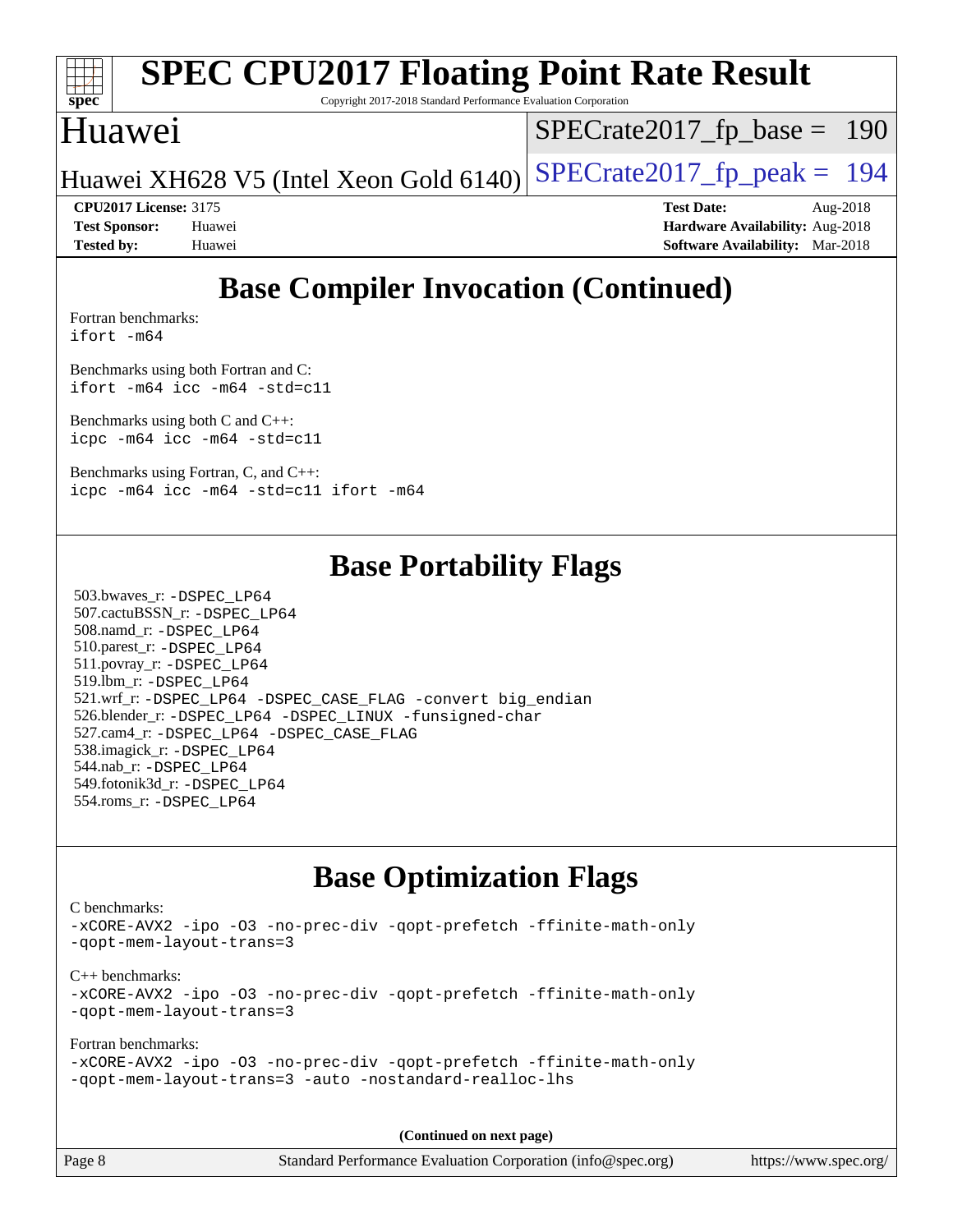

Copyright 2017-2018 Standard Performance Evaluation Corporation

#### Huawei

[SPECrate2017\\_fp\\_base =](http://www.spec.org/auto/cpu2017/Docs/result-fields.html#SPECrate2017fpbase) 190

Huawei XH628 V5 (Intel Xeon Gold 6140) SPECrate  $2017$  fp peak = 194

**[CPU2017 License:](http://www.spec.org/auto/cpu2017/Docs/result-fields.html#CPU2017License)** 3175 **[Test Date:](http://www.spec.org/auto/cpu2017/Docs/result-fields.html#TestDate)** Aug-2018 **[Test Sponsor:](http://www.spec.org/auto/cpu2017/Docs/result-fields.html#TestSponsor)** Huawei **[Hardware Availability:](http://www.spec.org/auto/cpu2017/Docs/result-fields.html#HardwareAvailability)** Aug-2018 **[Tested by:](http://www.spec.org/auto/cpu2017/Docs/result-fields.html#Testedby)** Huawei **[Software Availability:](http://www.spec.org/auto/cpu2017/Docs/result-fields.html#SoftwareAvailability)** Mar-2018

## **[Base Optimization Flags \(Continued\)](http://www.spec.org/auto/cpu2017/Docs/result-fields.html#BaseOptimizationFlags)**

[Benchmarks using both Fortran and C](http://www.spec.org/auto/cpu2017/Docs/result-fields.html#BenchmarksusingbothFortranandC):

[-xCORE-AVX2](http://www.spec.org/cpu2017/results/res2018q4/cpu2017-20181025-09282.flags.html#user_CC_FCbase_f-xCORE-AVX2) [-ipo](http://www.spec.org/cpu2017/results/res2018q4/cpu2017-20181025-09282.flags.html#user_CC_FCbase_f-ipo) [-O3](http://www.spec.org/cpu2017/results/res2018q4/cpu2017-20181025-09282.flags.html#user_CC_FCbase_f-O3) [-no-prec-div](http://www.spec.org/cpu2017/results/res2018q4/cpu2017-20181025-09282.flags.html#user_CC_FCbase_f-no-prec-div) [-qopt-prefetch](http://www.spec.org/cpu2017/results/res2018q4/cpu2017-20181025-09282.flags.html#user_CC_FCbase_f-qopt-prefetch) [-ffinite-math-only](http://www.spec.org/cpu2017/results/res2018q4/cpu2017-20181025-09282.flags.html#user_CC_FCbase_f_finite_math_only_cb91587bd2077682c4b38af759c288ed7c732db004271a9512da14a4f8007909a5f1427ecbf1a0fb78ff2a814402c6114ac565ca162485bbcae155b5e4258871) [-qopt-mem-layout-trans=3](http://www.spec.org/cpu2017/results/res2018q4/cpu2017-20181025-09282.flags.html#user_CC_FCbase_f-qopt-mem-layout-trans_de80db37974c74b1f0e20d883f0b675c88c3b01e9d123adea9b28688d64333345fb62bc4a798493513fdb68f60282f9a726aa07f478b2f7113531aecce732043) [-auto](http://www.spec.org/cpu2017/results/res2018q4/cpu2017-20181025-09282.flags.html#user_CC_FCbase_f-auto) [-nostandard-realloc-lhs](http://www.spec.org/cpu2017/results/res2018q4/cpu2017-20181025-09282.flags.html#user_CC_FCbase_f_2003_std_realloc_82b4557e90729c0f113870c07e44d33d6f5a304b4f63d4c15d2d0f1fab99f5daaed73bdb9275d9ae411527f28b936061aa8b9c8f2d63842963b95c9dd6426b8a)

[Benchmarks using both C and C++](http://www.spec.org/auto/cpu2017/Docs/result-fields.html#BenchmarksusingbothCandCXX): [-xCORE-AVX2](http://www.spec.org/cpu2017/results/res2018q4/cpu2017-20181025-09282.flags.html#user_CC_CXXbase_f-xCORE-AVX2) [-ipo](http://www.spec.org/cpu2017/results/res2018q4/cpu2017-20181025-09282.flags.html#user_CC_CXXbase_f-ipo) [-O3](http://www.spec.org/cpu2017/results/res2018q4/cpu2017-20181025-09282.flags.html#user_CC_CXXbase_f-O3) [-no-prec-div](http://www.spec.org/cpu2017/results/res2018q4/cpu2017-20181025-09282.flags.html#user_CC_CXXbase_f-no-prec-div) [-qopt-prefetch](http://www.spec.org/cpu2017/results/res2018q4/cpu2017-20181025-09282.flags.html#user_CC_CXXbase_f-qopt-prefetch) [-ffinite-math-only](http://www.spec.org/cpu2017/results/res2018q4/cpu2017-20181025-09282.flags.html#user_CC_CXXbase_f_finite_math_only_cb91587bd2077682c4b38af759c288ed7c732db004271a9512da14a4f8007909a5f1427ecbf1a0fb78ff2a814402c6114ac565ca162485bbcae155b5e4258871) [-qopt-mem-layout-trans=3](http://www.spec.org/cpu2017/results/res2018q4/cpu2017-20181025-09282.flags.html#user_CC_CXXbase_f-qopt-mem-layout-trans_de80db37974c74b1f0e20d883f0b675c88c3b01e9d123adea9b28688d64333345fb62bc4a798493513fdb68f60282f9a726aa07f478b2f7113531aecce732043)

[Benchmarks using Fortran, C, and C++:](http://www.spec.org/auto/cpu2017/Docs/result-fields.html#BenchmarksusingFortranCandCXX)

[-xCORE-AVX2](http://www.spec.org/cpu2017/results/res2018q4/cpu2017-20181025-09282.flags.html#user_CC_CXX_FCbase_f-xCORE-AVX2) [-ipo](http://www.spec.org/cpu2017/results/res2018q4/cpu2017-20181025-09282.flags.html#user_CC_CXX_FCbase_f-ipo) [-O3](http://www.spec.org/cpu2017/results/res2018q4/cpu2017-20181025-09282.flags.html#user_CC_CXX_FCbase_f-O3) [-no-prec-div](http://www.spec.org/cpu2017/results/res2018q4/cpu2017-20181025-09282.flags.html#user_CC_CXX_FCbase_f-no-prec-div) [-qopt-prefetch](http://www.spec.org/cpu2017/results/res2018q4/cpu2017-20181025-09282.flags.html#user_CC_CXX_FCbase_f-qopt-prefetch) [-ffinite-math-only](http://www.spec.org/cpu2017/results/res2018q4/cpu2017-20181025-09282.flags.html#user_CC_CXX_FCbase_f_finite_math_only_cb91587bd2077682c4b38af759c288ed7c732db004271a9512da14a4f8007909a5f1427ecbf1a0fb78ff2a814402c6114ac565ca162485bbcae155b5e4258871) [-qopt-mem-layout-trans=3](http://www.spec.org/cpu2017/results/res2018q4/cpu2017-20181025-09282.flags.html#user_CC_CXX_FCbase_f-qopt-mem-layout-trans_de80db37974c74b1f0e20d883f0b675c88c3b01e9d123adea9b28688d64333345fb62bc4a798493513fdb68f60282f9a726aa07f478b2f7113531aecce732043) [-auto](http://www.spec.org/cpu2017/results/res2018q4/cpu2017-20181025-09282.flags.html#user_CC_CXX_FCbase_f-auto) [-nostandard-realloc-lhs](http://www.spec.org/cpu2017/results/res2018q4/cpu2017-20181025-09282.flags.html#user_CC_CXX_FCbase_f_2003_std_realloc_82b4557e90729c0f113870c07e44d33d6f5a304b4f63d4c15d2d0f1fab99f5daaed73bdb9275d9ae411527f28b936061aa8b9c8f2d63842963b95c9dd6426b8a)

## **[Peak Compiler Invocation](http://www.spec.org/auto/cpu2017/Docs/result-fields.html#PeakCompilerInvocation)**

[C benchmarks](http://www.spec.org/auto/cpu2017/Docs/result-fields.html#Cbenchmarks): [icc -m64 -std=c11](http://www.spec.org/cpu2017/results/res2018q4/cpu2017-20181025-09282.flags.html#user_CCpeak_intel_icc_64bit_c11_33ee0cdaae7deeeab2a9725423ba97205ce30f63b9926c2519791662299b76a0318f32ddfffdc46587804de3178b4f9328c46fa7c2b0cd779d7a61945c91cd35)

[C++ benchmarks:](http://www.spec.org/auto/cpu2017/Docs/result-fields.html#CXXbenchmarks) [icpc -m64](http://www.spec.org/cpu2017/results/res2018q4/cpu2017-20181025-09282.flags.html#user_CXXpeak_intel_icpc_64bit_4ecb2543ae3f1412ef961e0650ca070fec7b7afdcd6ed48761b84423119d1bf6bdf5cad15b44d48e7256388bc77273b966e5eb805aefd121eb22e9299b2ec9d9)

[Fortran benchmarks](http://www.spec.org/auto/cpu2017/Docs/result-fields.html#Fortranbenchmarks): [ifort -m64](http://www.spec.org/cpu2017/results/res2018q4/cpu2017-20181025-09282.flags.html#user_FCpeak_intel_ifort_64bit_24f2bb282fbaeffd6157abe4f878425411749daecae9a33200eee2bee2fe76f3b89351d69a8130dd5949958ce389cf37ff59a95e7a40d588e8d3a57e0c3fd751)

[Benchmarks using both Fortran and C](http://www.spec.org/auto/cpu2017/Docs/result-fields.html#BenchmarksusingbothFortranandC): [ifort -m64](http://www.spec.org/cpu2017/results/res2018q4/cpu2017-20181025-09282.flags.html#user_CC_FCpeak_intel_ifort_64bit_24f2bb282fbaeffd6157abe4f878425411749daecae9a33200eee2bee2fe76f3b89351d69a8130dd5949958ce389cf37ff59a95e7a40d588e8d3a57e0c3fd751) [icc -m64 -std=c11](http://www.spec.org/cpu2017/results/res2018q4/cpu2017-20181025-09282.flags.html#user_CC_FCpeak_intel_icc_64bit_c11_33ee0cdaae7deeeab2a9725423ba97205ce30f63b9926c2519791662299b76a0318f32ddfffdc46587804de3178b4f9328c46fa7c2b0cd779d7a61945c91cd35)

[Benchmarks using both C and C++](http://www.spec.org/auto/cpu2017/Docs/result-fields.html#BenchmarksusingbothCandCXX): [icpc -m64](http://www.spec.org/cpu2017/results/res2018q4/cpu2017-20181025-09282.flags.html#user_CC_CXXpeak_intel_icpc_64bit_4ecb2543ae3f1412ef961e0650ca070fec7b7afdcd6ed48761b84423119d1bf6bdf5cad15b44d48e7256388bc77273b966e5eb805aefd121eb22e9299b2ec9d9) [icc -m64 -std=c11](http://www.spec.org/cpu2017/results/res2018q4/cpu2017-20181025-09282.flags.html#user_CC_CXXpeak_intel_icc_64bit_c11_33ee0cdaae7deeeab2a9725423ba97205ce30f63b9926c2519791662299b76a0318f32ddfffdc46587804de3178b4f9328c46fa7c2b0cd779d7a61945c91cd35)

[Benchmarks using Fortran, C, and C++:](http://www.spec.org/auto/cpu2017/Docs/result-fields.html#BenchmarksusingFortranCandCXX) [icpc -m64](http://www.spec.org/cpu2017/results/res2018q4/cpu2017-20181025-09282.flags.html#user_CC_CXX_FCpeak_intel_icpc_64bit_4ecb2543ae3f1412ef961e0650ca070fec7b7afdcd6ed48761b84423119d1bf6bdf5cad15b44d48e7256388bc77273b966e5eb805aefd121eb22e9299b2ec9d9) [icc -m64 -std=c11](http://www.spec.org/cpu2017/results/res2018q4/cpu2017-20181025-09282.flags.html#user_CC_CXX_FCpeak_intel_icc_64bit_c11_33ee0cdaae7deeeab2a9725423ba97205ce30f63b9926c2519791662299b76a0318f32ddfffdc46587804de3178b4f9328c46fa7c2b0cd779d7a61945c91cd35) [ifort -m64](http://www.spec.org/cpu2017/results/res2018q4/cpu2017-20181025-09282.flags.html#user_CC_CXX_FCpeak_intel_ifort_64bit_24f2bb282fbaeffd6157abe4f878425411749daecae9a33200eee2bee2fe76f3b89351d69a8130dd5949958ce389cf37ff59a95e7a40d588e8d3a57e0c3fd751)

## **[Peak Portability Flags](http://www.spec.org/auto/cpu2017/Docs/result-fields.html#PeakPortabilityFlags)**

Same as Base Portability Flags

## **[Peak Optimization Flags](http://www.spec.org/auto/cpu2017/Docs/result-fields.html#PeakOptimizationFlags)**

[C benchmarks:](http://www.spec.org/auto/cpu2017/Docs/result-fields.html#Cbenchmarks)

**(Continued on next page)**

Page 9 Standard Performance Evaluation Corporation [\(info@spec.org\)](mailto:info@spec.org) <https://www.spec.org/>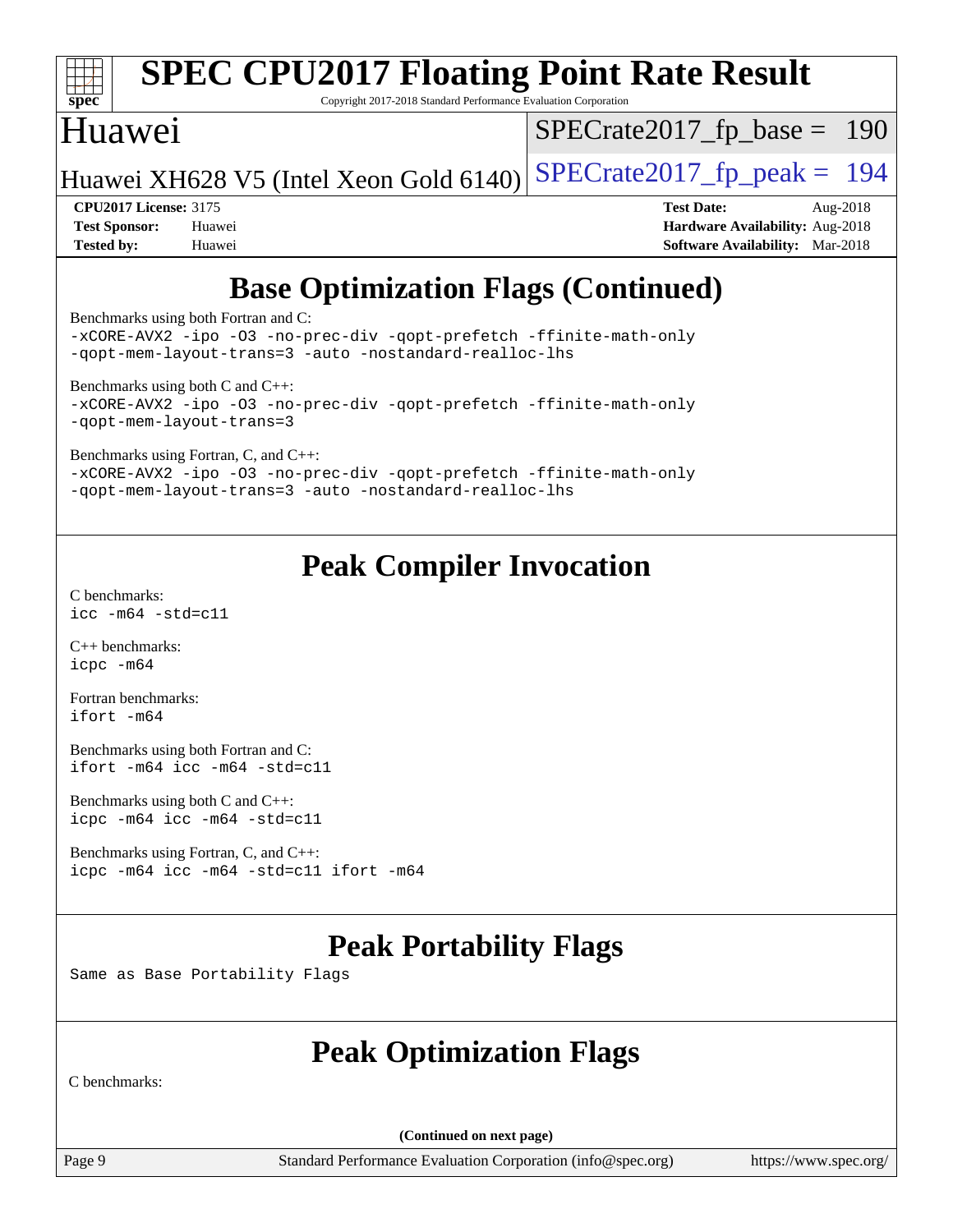

Copyright 2017-2018 Standard Performance Evaluation Corporation

### Huawei

[SPECrate2017\\_fp\\_base =](http://www.spec.org/auto/cpu2017/Docs/result-fields.html#SPECrate2017fpbase) 190

Huawei XH628 V5 (Intel Xeon Gold  $6140$ ) [SPECrate2017\\_fp\\_peak =](http://www.spec.org/auto/cpu2017/Docs/result-fields.html#SPECrate2017fppeak) 194

**[CPU2017 License:](http://www.spec.org/auto/cpu2017/Docs/result-fields.html#CPU2017License)** 3175 **[Test Date:](http://www.spec.org/auto/cpu2017/Docs/result-fields.html#TestDate)** Aug-2018 **[Test Sponsor:](http://www.spec.org/auto/cpu2017/Docs/result-fields.html#TestSponsor)** Huawei **[Hardware Availability:](http://www.spec.org/auto/cpu2017/Docs/result-fields.html#HardwareAvailability)** Aug-2018 **[Tested by:](http://www.spec.org/auto/cpu2017/Docs/result-fields.html#Testedby)** Huawei **[Software Availability:](http://www.spec.org/auto/cpu2017/Docs/result-fields.html#SoftwareAvailability)** Mar-2018

## **[Peak Optimization Flags \(Continued\)](http://www.spec.org/auto/cpu2017/Docs/result-fields.html#PeakOptimizationFlags)**

```
 519.lbm_r: -prof-gen(pass 1) -prof-use(pass 2) -ipo -xCORE-AVX2 -O3
-no-prec-div -qopt-prefetch -ffinite-math-only
-qopt-mem-layout-trans=3
 538.imagick_r: basepeak = yes
544.nab_r: basepeak = yes
C++ benchmarks: 
 508.namd_r: -prof-gen(pass 1) -prof-use(pass 2) -ipo -xCORE-AVX2 -O3
-no-prec-div -qopt-prefetch -ffinite-math-only
-qopt-mem-layout-trans=3
 510.parest_r: -xCORE-AVX2 -ipo -O3 -no-prec-div -qopt-prefetch
-ffinite-math-only -qopt-mem-layout-trans=3
Fortran benchmarks: 
 503.bwaves_r: -xCORE-AVX2 -ipo -O3 -no-prec-div -qopt-prefetch
-ffinite-math-only -qopt-mem-layout-trans=3 -auto
-nostandard-realloc-lhs
 549.fotonik3d_r: Same as 503.bwaves_r
 554.roms_r: -prof-gen(pass 1) -prof-use(pass 2) -ipo -xCORE-AVX2 -O3
-no-prec-div -qopt-prefetch -ffinite-math-only
-qopt-mem-layout-trans=3 -auto -nostandard-realloc-lhs
Benchmarks using both Fortran and C: 
-prof-gen(pass 1) -prof-use(pass 2) -ipo -xCORE-AVX2 -O3
-no-prec-div -qopt-prefetch -ffinite-math-only
-qopt-mem-layout-trans=3 -auto -nostandard-realloc-lhs
Benchmarks using both C and C++: 
 511.povray_r: -prof-gen(pass 1) -prof-use(pass 2) -ipo -xCORE-AVX2 -O3
-no-prec-div -qopt-prefetch -ffinite-math-only
-qopt-mem-layout-trans=3
 526.blender_r: -xCORE-AVX2 -ipo -O3 -no-prec-div -qopt-prefetch
-ffinite-math-only -qopt-mem-layout-trans=3
Benchmarks using Fortran, C, and C++: 
                                       (Continued on next page)
```